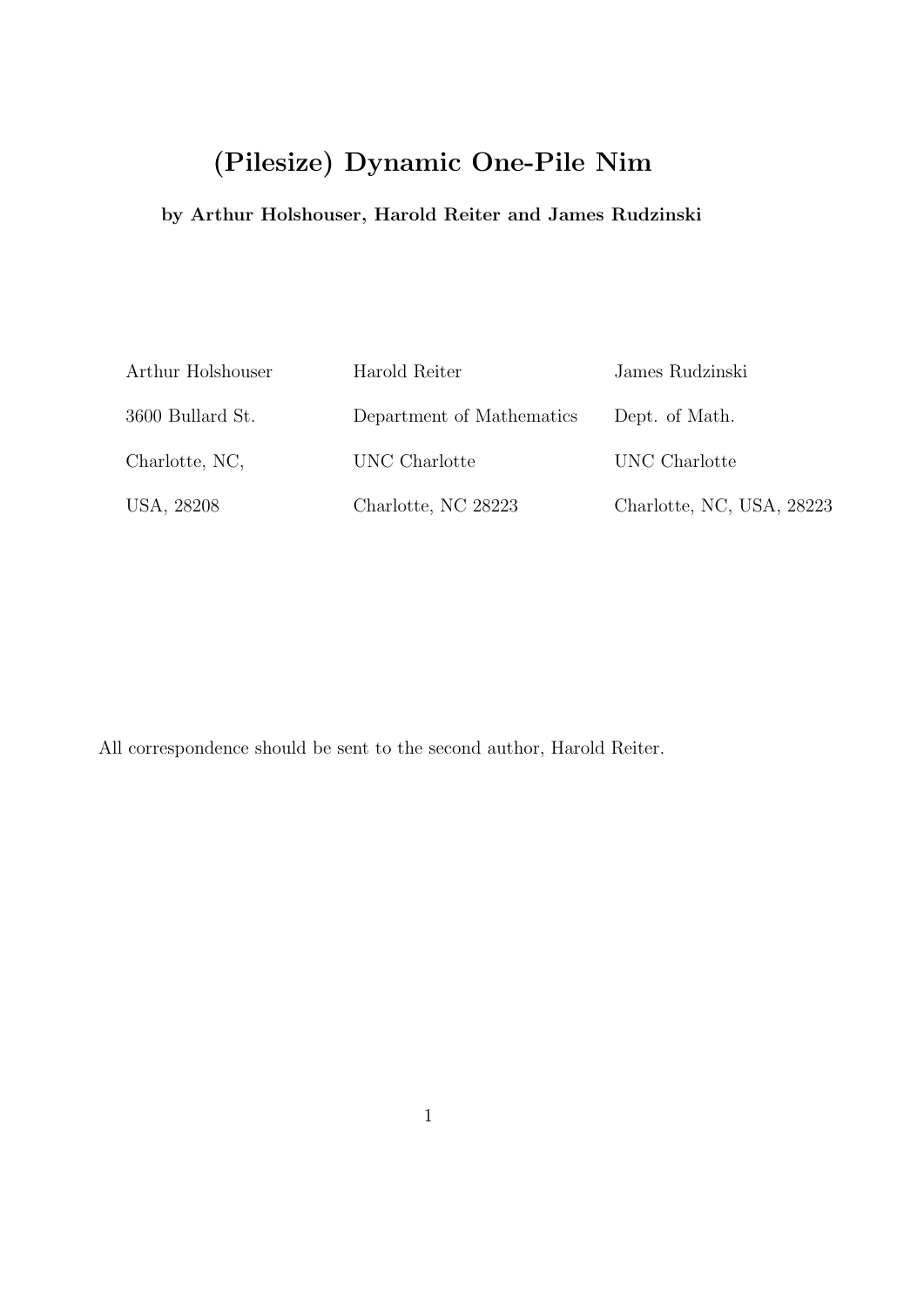Abstract The purpose of this paper is to solve a class of combinatorial games consisting of one-pile counter pickup games for which the maximum number of counters that can be removed on each successive move changes during the play of the game. The maximum size of the move is determined by a move function  $f$  whose arguments are pile sizes. In another paper[8], we will discuss the game in which the number of counters that can be removed depends on the number removed in the previous move.

Introduction The purpose of this paper is to solve a class of combinatorial games consisting of one-pile counter pickup games for which the number of counters that can be removed on each successive move changes during the play of the game. Two players alternate removing a positive number of counters from the pile. The maximum size of the move is determined by a move function  $f$  whose arguments are pile sizes. Each player in his turn must remove from one up to the minimum of t and  $f(t)$  counters, where t is the size of the pile. The game ends when either the pile is empty or  $f(t) < 1$  and the winner is the last player to move. Our analysis solves a very large class of games that includes as a subclass all games whose move function satisfies both

- 1.  $f(0) = 0$  and
- 2. For all  $n \ge 0$ ,  $f(n+1) f(n) \in \{0, 1\}$ .

The second condition, called the **unit jump condition** (ujc), will be used repeat-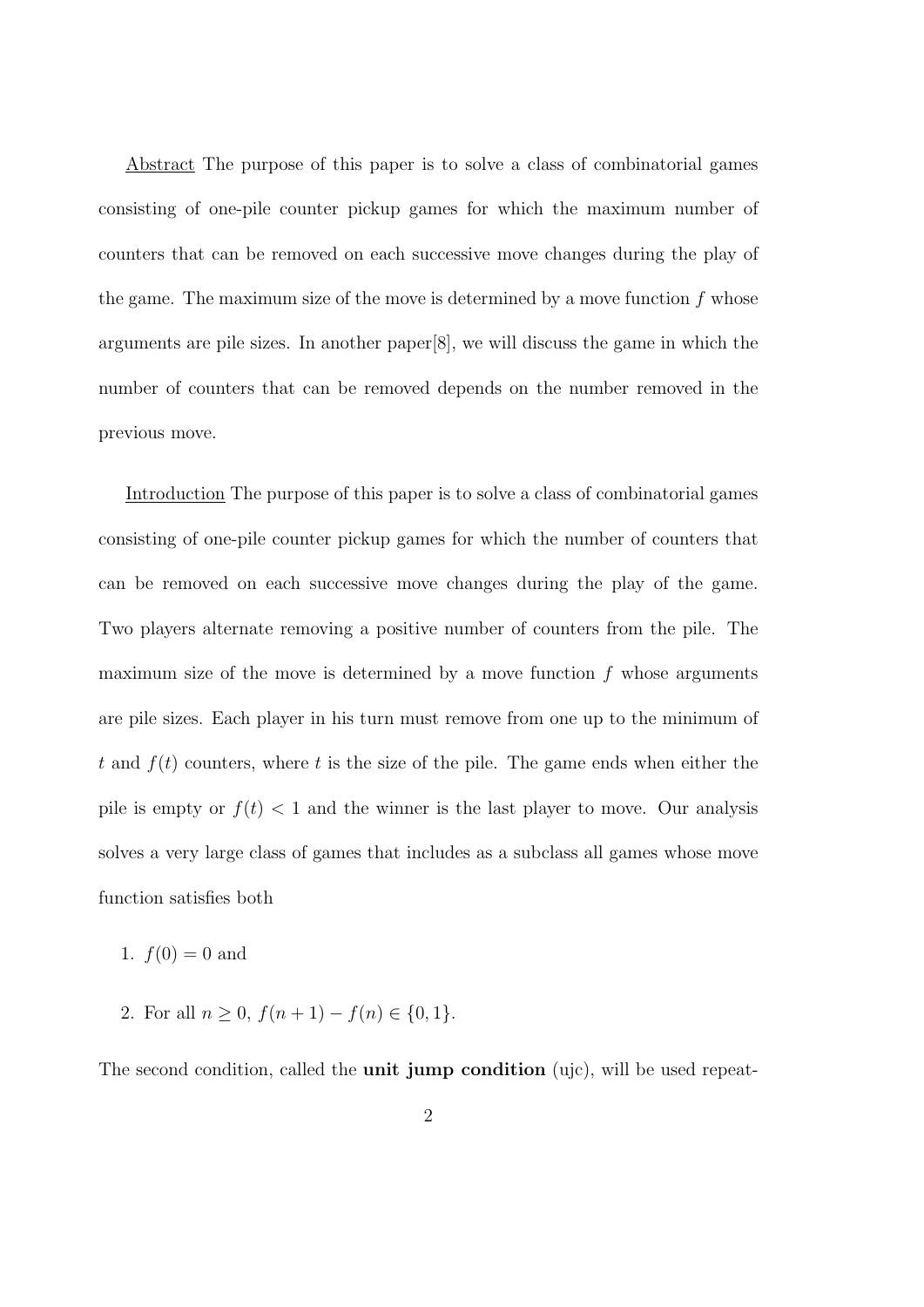edly.

The move functions  $f(n) = \lfloor rn \rfloor$  and when  $f(n) = \lceil rn \rceil$  for some  $r, \quad 0 < r < 1$ , are special cases. Our collection of games also includes the static games for which f is a constant function. The game  $N(n, k)$  of static one-pile nim is well-known. A pile of n counters and a constant k are given. Two players alternately take from 1 up to k counters from the pile. The winner is the player who removes the last counter. We assume the reader is familiar with the Sprague-Grundy theory of combinatorial games. The Grundy values of positions are called Nim values in this paper.

At the end of this paper, we will show how to generate many applications of the general theory. These will include the 'primitive' move functions  $f(n) = \lfloor rn \rfloor$  and  $f(n) = \lceil rn \rceil, 0 < r < 1$ . An extension of Beatty's theorem is also included.

In a companion paper [6], we use the basic ideas of this paper to extend Beatty's theorem to continuous functions. See [1] and [6]. Also, a further extension of this paper led us to discover a class of combinatorial games not discussed in the literature of combinatorial games [7].

Next we provide the reader with a short summary of what motivated this paper. We started by studying the Nim values for the simple move function  $f(n) = \lfloor n/2 \rfloor$ . Then we noticed that this function satisfies the unit jump condition, and that most of our conclusions hold for all move functions satisfying the ujc. Later we were able to extend our results for functions that do not satisfy the ujc. We admitted nonlinear functions and then added theorem 2 to make the proofs more efficient,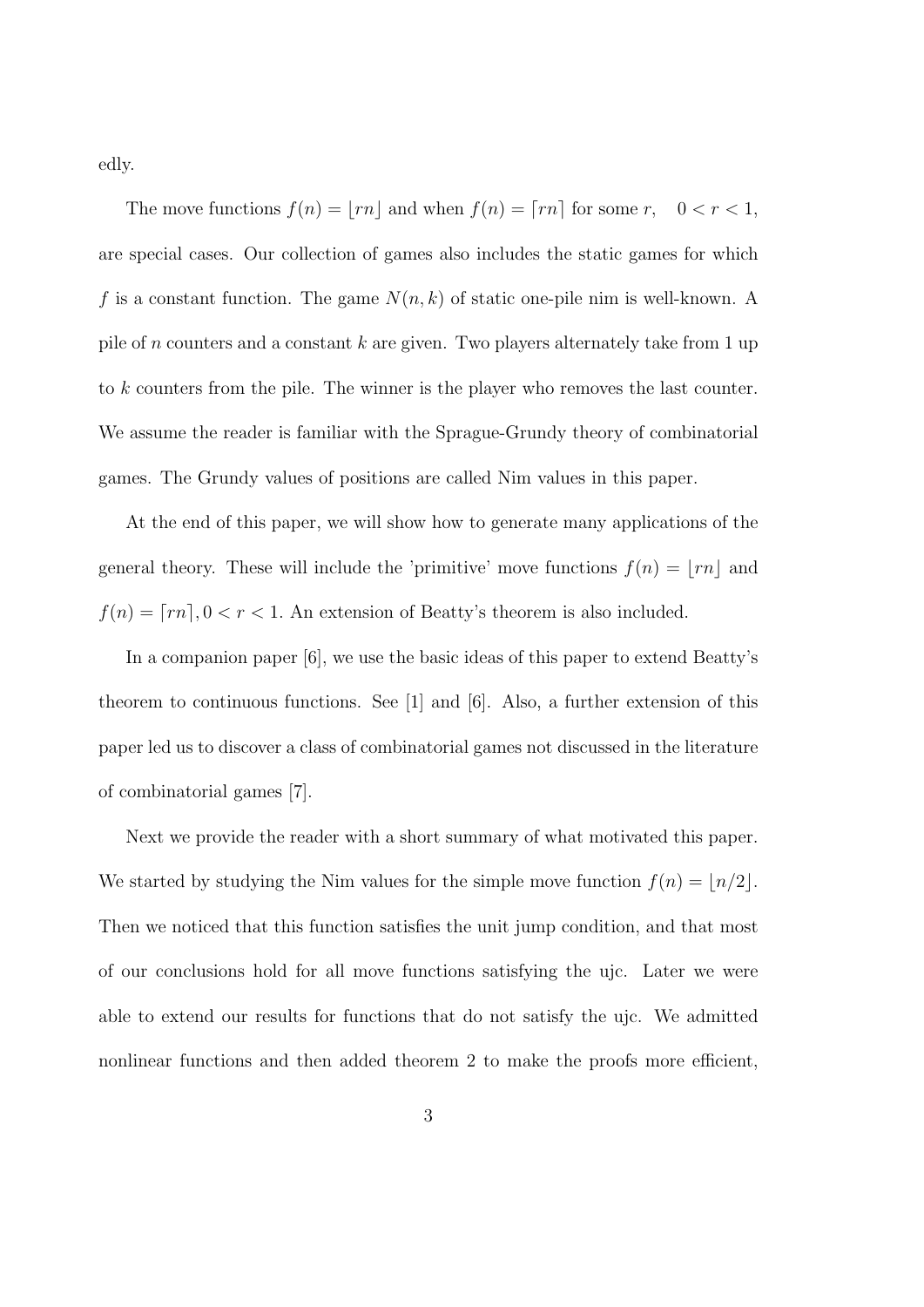since we were writing the same proofs repeatedly. We then proceeded to solve more related problems such as finding all possible Nim-value sequences  $g(1), g(2), g(3), \ldots$ that can exist when  $f(n)$  satisfies the ujc.

Finally, if the reader is not interested in the level of generalization given in theorem 1, he can just imagine that  $f$  satisfies the ujc and always substitute  $f$  for  $\overline{f}$ . All of our applications assume that  $f$  satisfies the ujc.

We now specify our move functions. Let  $N$  denote the set of non-negative integers and Z the set of all integers. Let  $h : N \to Z$  be an arbitrary function. Define a new function  $\overline{h}$  :  $N \to Z$  as follows:  $\overline{h}(0) = 0$  and  $\forall x \in N \setminus \{0\}, \quad \overline{h}(x) =$  $\min(\overline{h}(x-1)+1, h(x)).$ 

Suppose  $h(0) = 0$  and h satisfies the ujc. Then it follows by induction that  $h = \overline{h}$ . Also note that if  $h(0) = 0$  and h is non-decreasing, then  $\overline{h}$  satisfies the ujc, again by mathematical induction. Finally, note from the definition of  $\overline{h}$  that  $\overline{h}$  is non-decreasing if and only if  $\overline{h}$  satisfies the ujc.

#### Theorem 1 Let n be a non-negative integer. Consider the game

 $(n, f)$  where  $f : N \to N$  is a move function such that  $\overline{f}$  is non-decreasing. Then the Nim values  $g(n)$  of the game  $(n, f)$  satisfy the following:

1.  $g(0) = 0$ 

2. If  $\overline{f}(n) - \overline{f}(n-1) = 1$  and  $n \ge 1$ , then  $g(n) = \overline{f}(n)$ .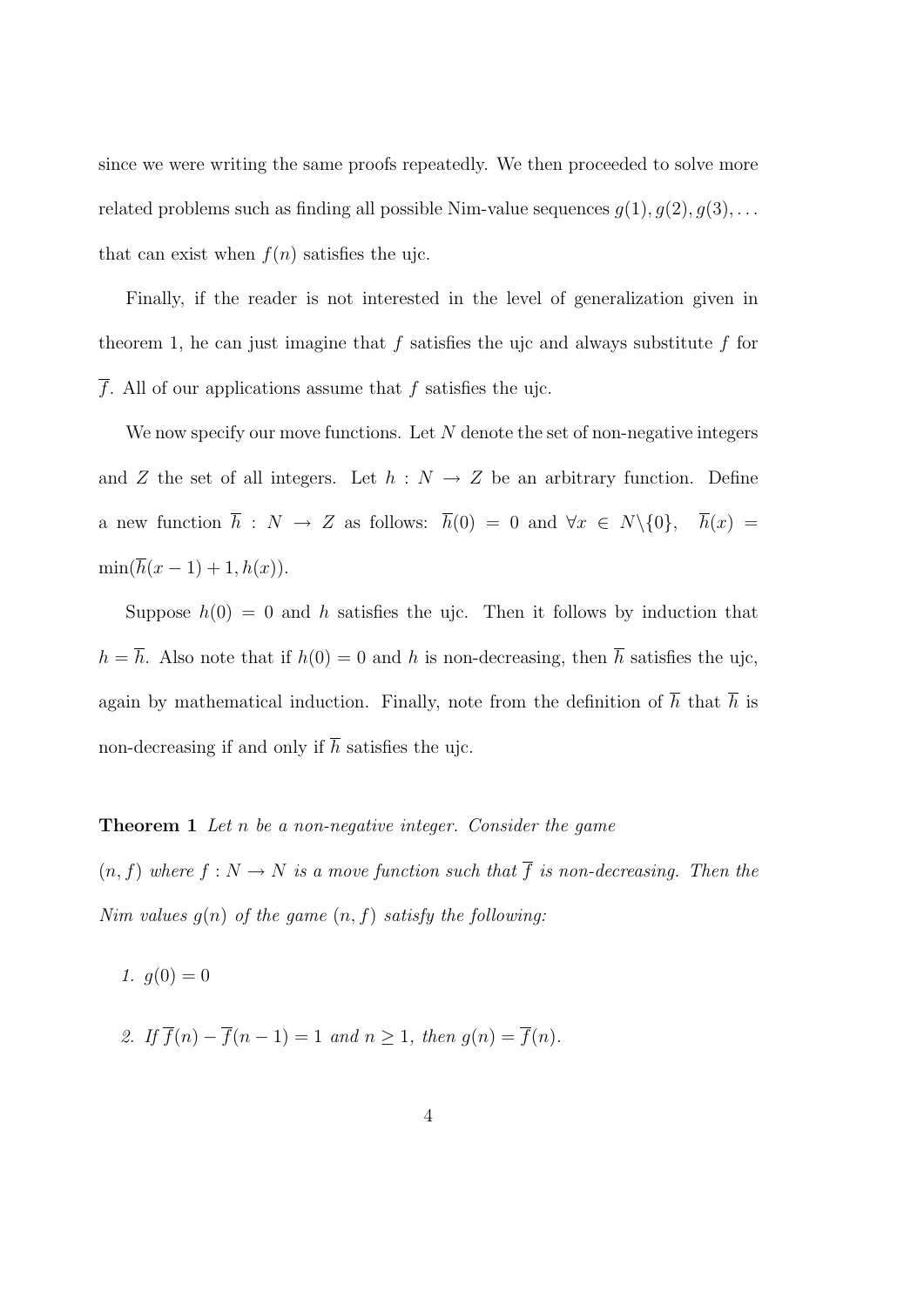- 3. If  $\overline{f}(n)-\overline{f}(n-1)=0$  and  $n\geq 1$ , then  $\overline{f}(n)=f(n)$  and  $g(n)=g(n-1-f(n))=0$  $g(n-1-\overline{f}(n)).$
- 4. For all non-negative integers n,  $\{g(n), g(n-1), \ldots, g(n-\overline{f}(n))\} =$  $\{0, 1, 2, \ldots, \overline{f}(n)\}.$
- 5. For all non-negative integers n,  $g(n) \leq \overline{f}(n)$ .

Before we begin the proof, note that  $\overline{f} = \overline{f}$ . Since  $\overline{f}$  satisfies the hypothesis on f for the theorem, the theorem can be used with  $\overline{f}$  in place of f. Thus the games using f and  $\overline{f}$  have the same Nim values. Also, note that in condition 4. that  $0 < 1 < \cdots < \overline{f}(n)$ , so that both sets have precisely  $\overline{f}(n)$  elements.

**Proof.** Note that  $\overline{f}(n) \leq n$  for all  $n \in \mathbb{N}$  because  $\overline{f}$  satisfies the ujc. Then  $\overline{f}(n) =$  $\overline{(min(n, f(n)))}$ , and there is no loss of generality in assuming that  $0 \le f(n) \le n$  for all  $n \in \mathbb{N}$  since the game is actually being played with the move function  $min(n, f(n))$ . The proof of the theorem is by mathematical induction on  $n$ . Starting the induction at  $n = 0$  is trivial because only conditions 4 and 5 apply, which hold because  $g(0) = \overline{f}(0) = 0$ . Now assume that the theorem holds for  $k \in \{0, 1, 2, \ldots, n-1\}$ . We show that the statements also hold for  $n$ . Consider the two cases,

1.  $\overline{f}(n-1) < f(n)$  and 2.  $f(n) \leq \overline{f}(n-1)$ .

We will tacitly assume that  $f(n) > 0$ . If  $f(n) = 0$ , then  $\overline{f}(0) = \overline{f}(1) = \overline{f}(2) \dots$  $\overline{f}(n) = 0$  by the definition of  $\overline{f}$ .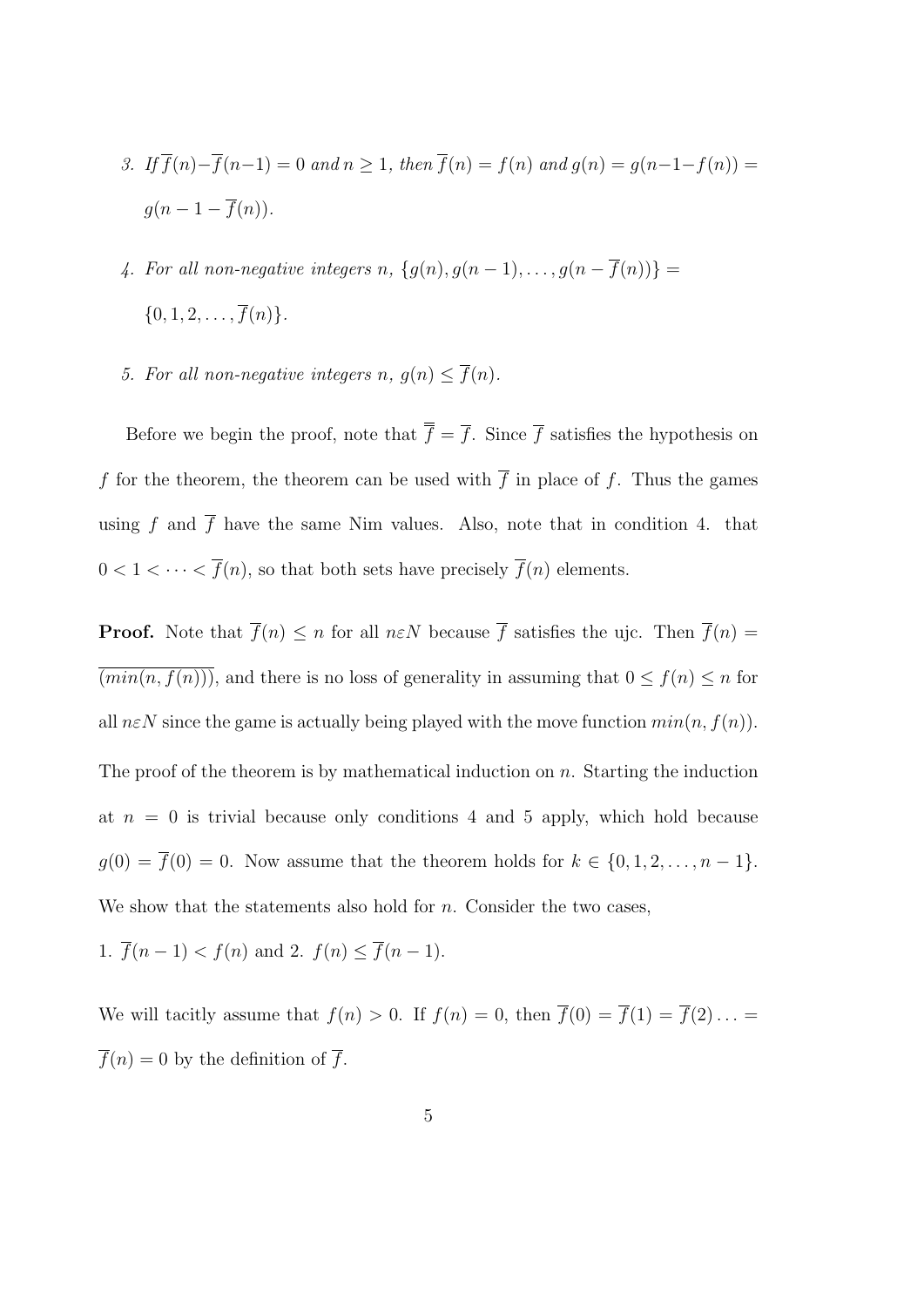Proof for case 1. Note that  $\overline{f}(n) - \overline{f}(n-1) = 1$  since, in this case,  $\overline{f}(n-1) + 1 \le$  $f(n)$  and  $\overline{f}(n) = \min(\overline{f}(n-1) + 1, f(n))$ , so we need to prove condition 2. Once we prove condition 2, it is clear that condition 5 also holds. From the induction hypothesis,  $\{g(n-1), g(n-2), \ldots, g(n-1-\overline{f}(n-1))\} = \{0, 1, 2, \ldots, \overline{f}(n-1)\},\$ where  $0 < 1 < \cdots < \overline{f}(n-1)$ . Note that  $\overline{f}(n) = \overline{f}(n-1) + 1 \le f(n)$  by the definition of  $\overline{f}$  or by the case 1 condition itself. Let  $\varepsilon = f(n) - \overline{f}(n-1) - 1 \ge 0$ . Then

$$
g(n) = mex({g(n - 1), g(n - 2), ..., g(n - f(n))})
$$
  
=  $mex({g(n - 1), g(n - 2), ..., g(n - 1 - \overline{f}(n - 1) - \epsilon)})$   
=  $mex({g(n - 1), g(n - 2), ..., g(n - 1 - \overline{f}(n - 1))}) \cup_{i=1}^{\epsilon} {g(n - 1 - \overline{f}(n - 1) - i)})$   
=  $mex({0, 1, 2, ..., \overline{f}(n - 1)}) \cup_{i=1}^{\epsilon} {g(n - 1 - \overline{f}(n - 1) - i)})$ 

Note that  $0 \le g(n-1 - \overline{f}(n-1) - i) \le \overline{f}(n-1 - \overline{f}(n-1) - i) \le \overline{f}(n-1)$ by the induction hypothesis about condition 5 of the theorem and the fact that  $\overline{f}$  is non-decreasing. Thus  $g(n-1-\overline{f}(n-1)-i)$  lies in the set  $\{0,1,\ldots,\overline{f}(n-1)\}$ . It follows that  $g(n) = \overline{f}(n-1) + 1 = \overline{f}(n)$ . To prove condition 4, note that

$$
\{g(n), g(n-1), g(n-2), \dots, g(n-\overline{f}(n))\}
$$
  
= 
$$
\{g(n)\} \cup \{g(n-1), g(n-2), \dots, g(n-1-\overline{f}(n-1))\}
$$
  
= 
$$
\{\overline{f}(n)\} \cup \{0, 1, 2, \dots, \overline{f}(n-1)\}
$$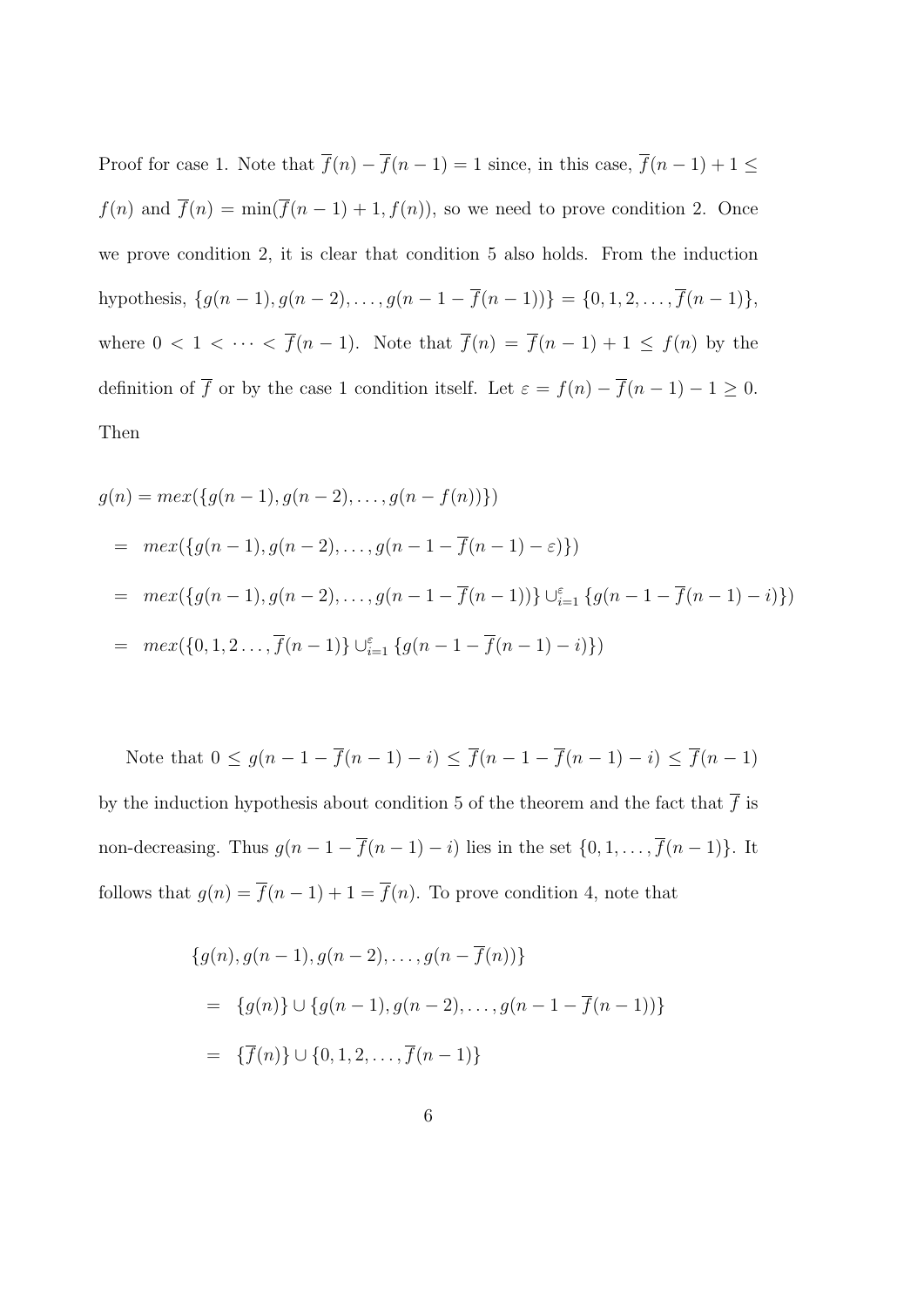$$
= \{0, 1, 2, \dots, \overline{f}(n)\}, \text{ where } 0 < 1 < \dots < \overline{f}(n).
$$

Proof for case 2. We are given  $f(n) \leq \overline{f}(n-1)$ . Now  $\overline{f}(n) = \min(\overline{f}(n-1) +$  $1, f(n) = f(n)$ . Since  $\overline{f}$  is non-decreasing, it follows that  $\overline{f}(n-1) \leq \overline{f}(n)$ . Putting these relations together gives  $\overline{f}(n) = \overline{f}(n-1) = f(n)$ . The induction hypothesis gives  $\{g(n-1), g(n-2), \ldots, g(n-1-\overline{f}(n-1))\} = \{0, 1, 2, \ldots, \overline{f}(n-1)\}$  where  $0 < 1 < \cdots < \overline{f}(n-1)$ . From  $\overline{f}(n-1) \leq n-1$  and  $\overline{f}(n) = \overline{f}(n-1)$ , it follows that  $n - \overline{f}(n) - 1 \ge 0$ . That  $\overline{f}(n-1) \le n - 1$  follows from the ujc which  $\overline{f}$  satisfies together with the fact  $\overline{f}(0) = 0$ . Since  $\overline{f}(n) - \overline{f}(n-1) = 0$ , we need to show condition 3 of the theorem, namely,  $g(n) = g(n - f(n) - 1)$ . Because the elements of the list  $g(n-1), g(n-2), \ldots, g(n-1-\overline{f}(n-1))$  are all distinct,

$$
g(n) = mex({g(n - 1), g(n - 2), ..., g(n - f(n))})
$$
  
=  $mex({g(n - 1), g(n - 2), ..., g(n - \overline{f}(n - 1))})$   
=  $mex({g(n - 1), g(n - 2), ..., g(n - 1 - \overline{f}(n - 1))})({g(n - 1 - \overline{f}(n - 1))})$   
=  $mex({0, 1, 2, ... \overline{f}(n - 1)})({g(n - 1 - \overline{f}(n - 1))})$ ,

By induction and the fact that  $\overline{f}$  is non-decreasing, we see that  $0 \le g(n-1) - \overline{f}(n-1)$ 1))  $\leq \overline{f}(n-1-\overline{f}(n-1)) \leq \overline{f}(n-1)$ . This means that  $g(n-1-\overline{f}(n-1))$  lies in the set  $\{0, 1, 2, \ldots \overline{f}(n-1)\}$ . Therefore,

$$
g(n) = g(n - 1 - \overline{f}(n - 1)) = g(n - 1 - \overline{f}(n)) = g(n - 1 - f(n)).
$$

This proves condition 3. Next note that  $g(n) = g(n - f(n) - 1) \le \overline{f}(n - f(n) - 1) \le$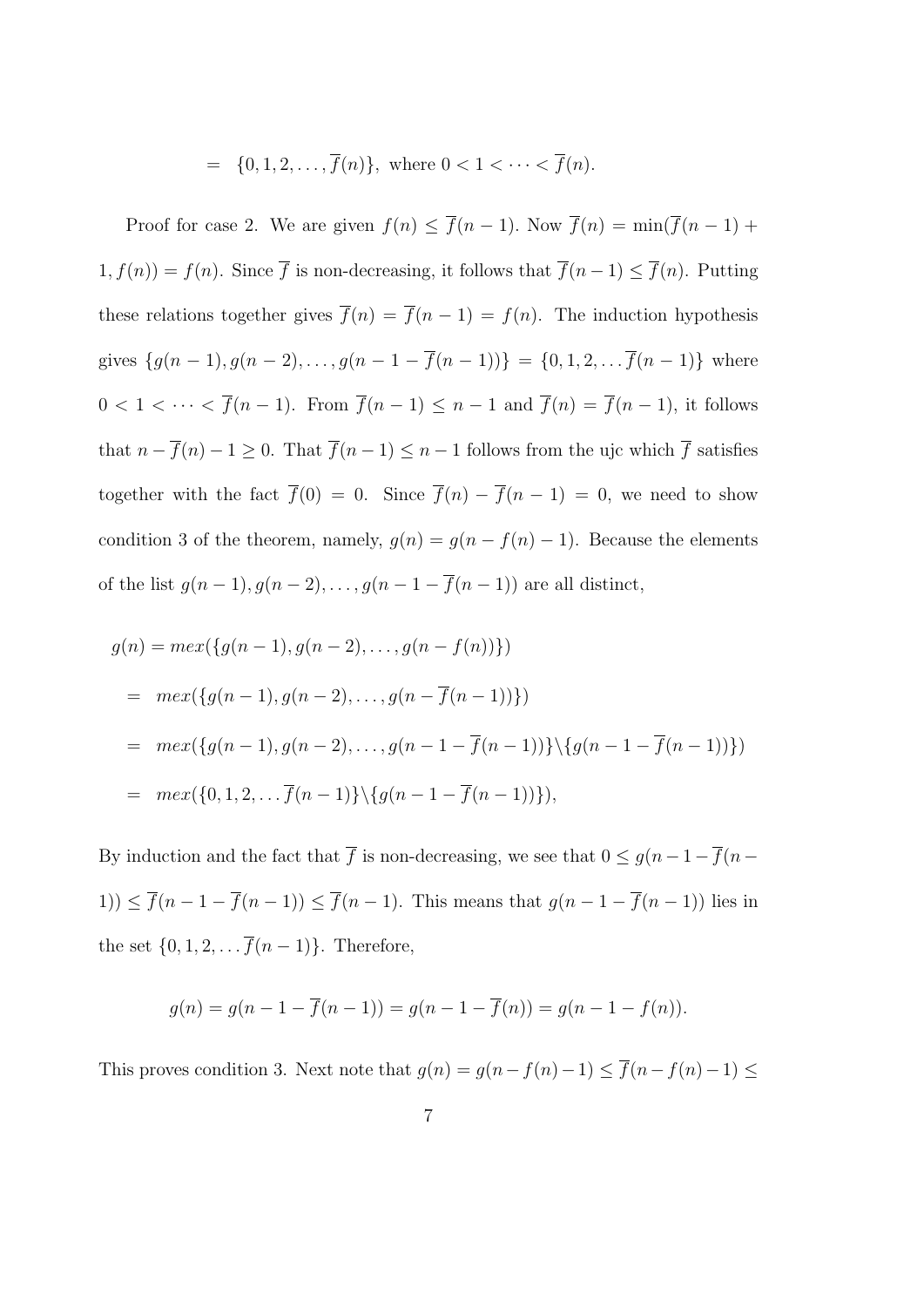$\overline{f}(n)$  by the induction hypothesis and the fact that  $\overline{f}$  is non-decreasing. So condition 5 holds.

Furthermore, condition 4 is satisfied:

$$
\{g(n), g(n-1), g(n-2), \dots, g(n-\overline{f}(n))\}
$$
  
= 
$$
\{g(n)\} \cup \{g(n-1), g(n-2), \dots, g(n-\overline{f}(n))\}
$$
  
= 
$$
\{g(n-1-\overline{f}(n))\} \cup \{g(n-1), g(n-2), \dots, g(n-\overline{f}(n))\}
$$
  
= 
$$
\{g(n-1), g(n-2), \dots, g(n-1-\overline{f}(n))\}
$$
  
= 
$$
\{g(n-1), g(n-2), \dots, g(n-1-\overline{f}(n-1))\}
$$
  
= 
$$
\{0, 1, 2, \dots, \overline{f}(n-1)\}
$$
  
= 
$$
\{0, 1, 2, \dots, \overline{f}(n)\}
$$



In order to use the main theorem more effectively with specific functions, we need Theorem 2.

**Theorem 2.** Let *n* vary over the non-negative integers. Consider the game  $(n, f)$ where  $f$  is a move function satisfying

1.  $f(0) = 0$  and

- 2. For all  $n \geq 0$ ,  $f(n+1) f(n) \in \{0, 1\}$ .
- 3.  $\lim_{n\to\infty} f(n) = \infty$ .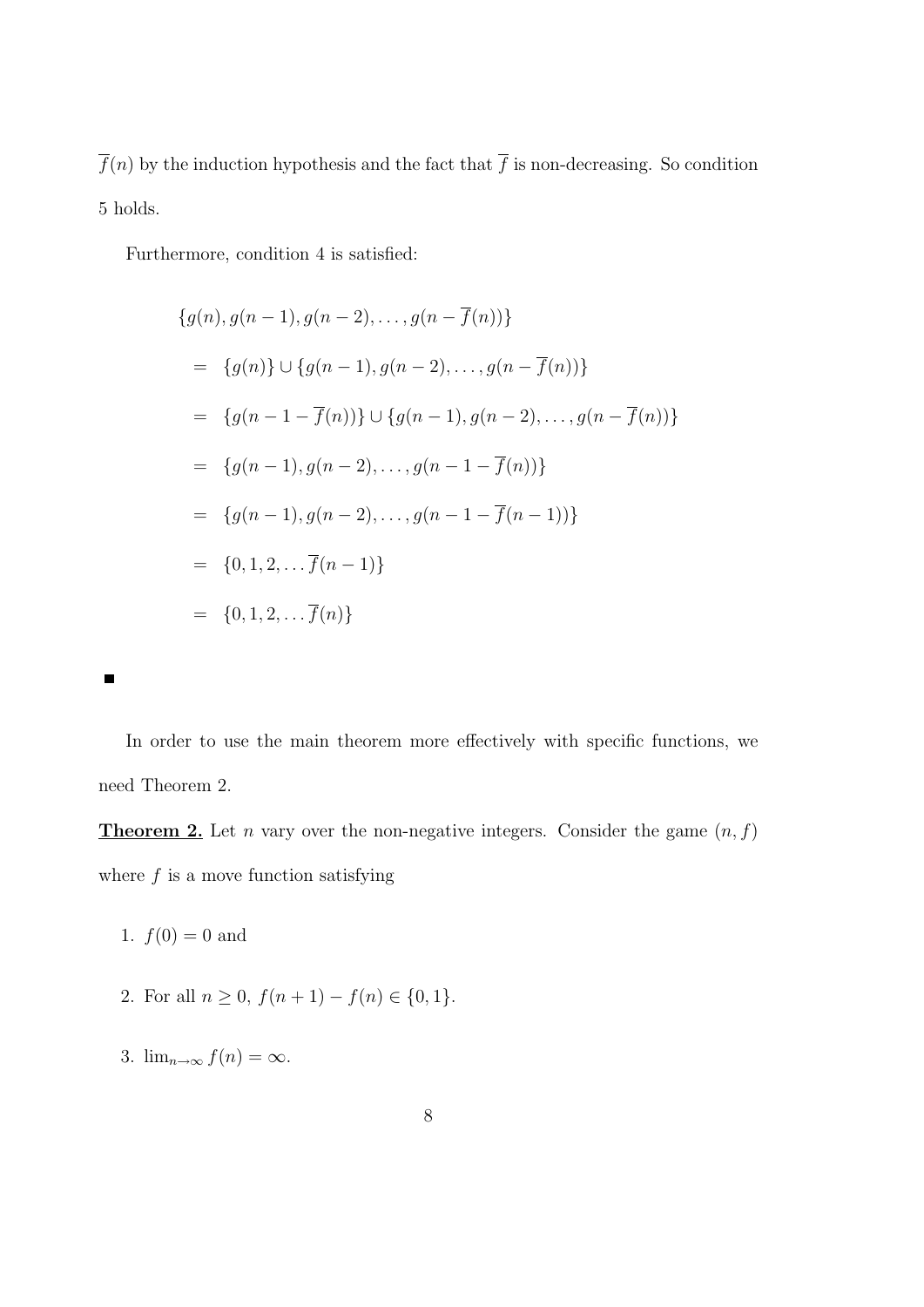### 4.  $\lim_{n\to\infty} n - f(n) = \infty$ .

Let  $h(n) = n - f(n)$ . Note that because of conditions 1-4, both h and f are surjections of N onto N. Thus for each integer  $m \geq 0$ , we may define  $F(m)$  to be the smallest non-negative integer x such that  $f(x) = m$ , and  $H(m)$  to be the smallest non-negative integer x such that  $h(x) = m$ . Finally, let  $\alpha$  be any non-negative integer and  $0 \le a_1 < a_2 \cdots < a_i < \cdots$  be all the non-negative integers such that  $g(a_i) = \alpha$ . That is,  $a_1, a_2, \ldots$  is the sequence of pile sizes whose Nim values are  $\alpha$ . Then, the sequence  $a_1, a_2, \ldots$  can be generated recursively as follows:  $a_1 = F(\alpha)$ and for all  $i = 2, 3, 4, \ldots$ ,  $a_i = H(a_{i-1} + 1)$ . Notice that conditions 3 and 4 could be omitted if we wish.

Proof. First note that

- 1.  $h(0) = 0$ ,
- 2. for all  $n \geq 0$ ,  $h(n+1) h(n) \in \{0, 1\}$ , and
- 3.  $\lim_{n\to\infty} h(n) = \infty$ .

Also note that  $\overline{f} = f$  because  $f$  satisfies the ujc. We use Theorem 1 to prove Theorem 2 by induction on the index i in  $a_1, a_2, \ldots$  In the conclusion of theorem 1, we use f instead of  $\overline{f}$ . Since  $\lim_{n\to\infty} f(n) = \infty$ ,  $\lim_{n\to\infty} n - f(n) = \lim_{n\to\infty} h(n) = \infty$ , it follows from conclusion 4 of Theorem 1 that there must be infinitely many nonnegative integers whose Nim value is  $\alpha$ . Therefore it makes sense to talk about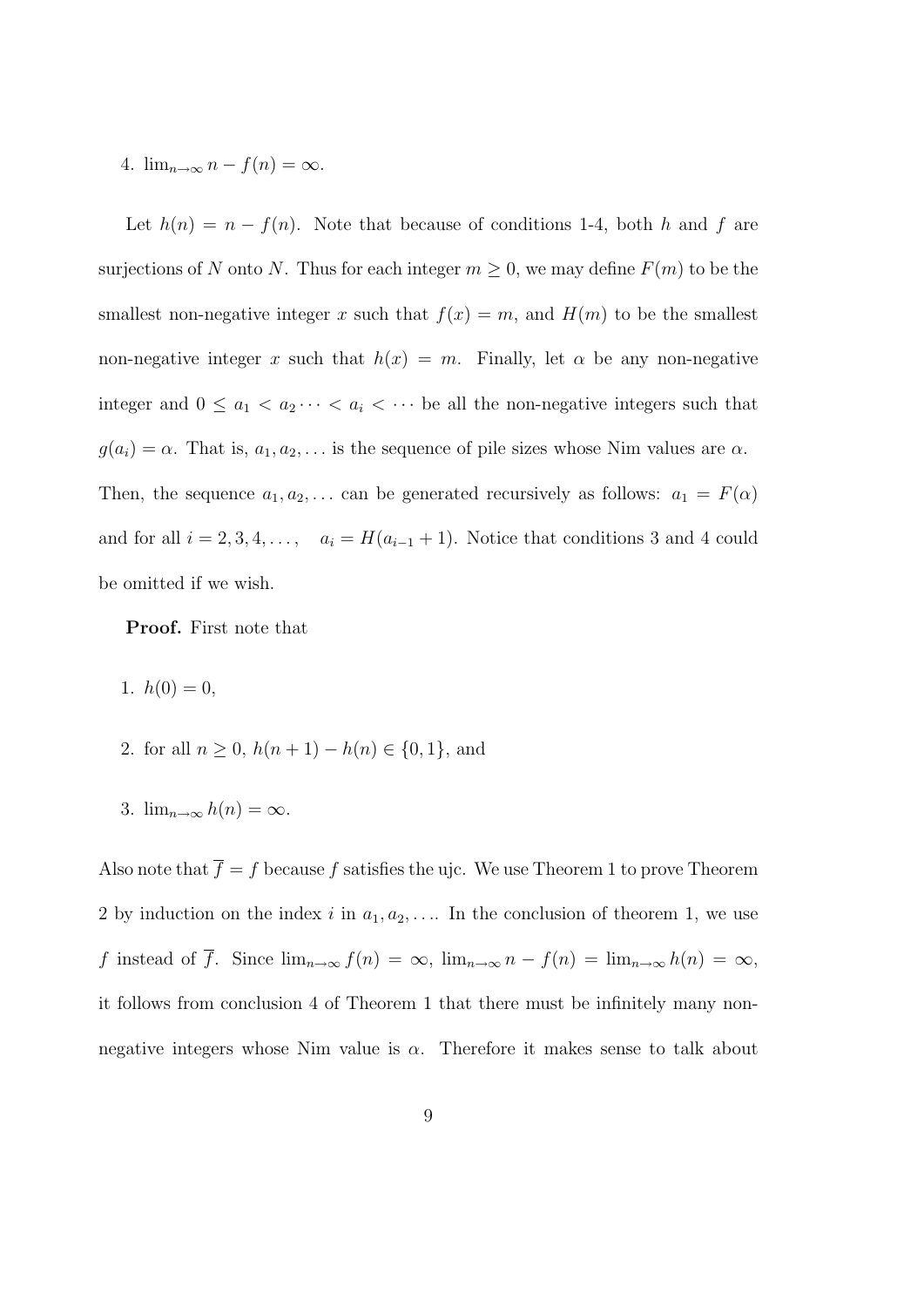$a_1, a_2, \ldots$  as being the infinite increasing sequence of all non-negative integers whose Nim values are  $\alpha$ . It is easy to see that the function h satisfies  $h(n+1)-h(n) \in \{0,1\}$ for all n, and together with the same property for f, it follows that  $f(F(m) - 1) =$  $m-1$  for all m and  $h(H(m)-1) = m-1$  for all m.

From condition 5 of theorem 1, it follows that for all  $n \geq 0$ ,  $g(n) \leq f(n)$ . Therefore, from condition 2 of Theorem 1,  $a_1 = F(\alpha)$ . Thus we may suppose for the induction hypothesis that  $0 \le a_1 = F(\alpha) < a_2 < a_3 < \ldots < a_i$  are all the non-negative integers up to and including  $a_i$  whose Nim values are  $\alpha$ . We also suppose that these  $a_i$ 's are generated by  $a_1 = F(\alpha)$  and  $a_k = H(a_{k-1} + 1)$  for all  $k \in \{2, 3, \ldots, i\}.$ 

To complete the proof it remains to show that next positive integer  $a_{i+1}$  whose Nim value is  $\alpha$  is given by

$$
a_{i+1} = H(a_i + 1).
$$

To this end, let  $\bar{n}$  be the smallest positive integer such that  $h(\bar{n}) > a_i$ . Of course,  $\overline{n} = H(a_i + 1)$ . Also, because of how h is defined,  $a_i < \overline{n}$ . Since  $h(n + 1) - h(n) \in$  $\{0,1\}$ , we have

i. 
$$
\bar{n} - f(\bar{n}) = a_i + 1
$$
 and ii.  $(\bar{n} - 1) - f(\bar{n} - 1) = a_i$ .

Now since  $(\overline{n}-1)-f(\overline{n}-1) = a_i$  and  $g(a_i) = \alpha$ , it follows from the definition of Nim value that  $g(\overline{n}-1) \neq \alpha$ . The condition  $h(n+1)-h(n) \in \{0,1\}$  together with equation ii. above implies that for all  $t \in \{a_i + 1, a_i + 2, \ldots, \overline{n} - 1\}$ ,  $h(t) = t - f(t) \leq a_i$ .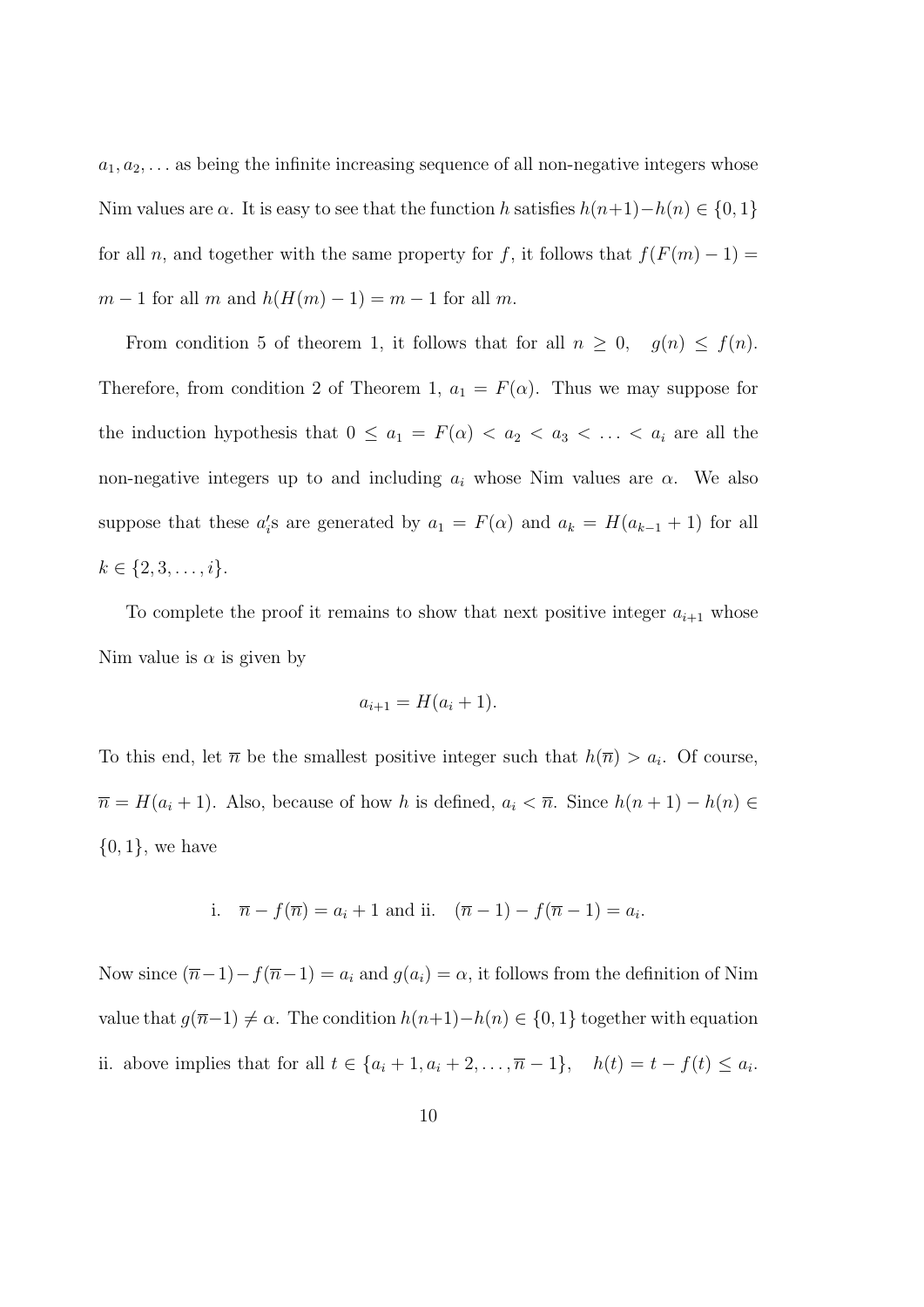Thus for t in this range,  $g(t) \neq \alpha$ . We now show that  $g(\overline{n}) = \alpha$ . This will complete the proof since  $\overline{n}$  is the next integer after  $a_i$  such that  $g(\overline{n}) = \alpha$  and  $\overline{n} = H(a_i + 1)$ . Using equations i. and ii. above, we see that  $f(\overline{n})-f(\overline{n}-1) = 0$ . From conclusion 3 of theorem 1 and equation i. above, we see that  $g(\overline{n}) = g(\overline{n} - f(\overline{n}) - 1) = g(a_i) = \alpha$ .

Е

In order to apply theorem 2, we will use the following material from the companion paper [6]. If the reader uses Cartesian graphs instead of formal algebra, these results are easy to prove. Thus the proofs are left to the reader. Note that [9] can also be used to generate applications of theorem 2.

Definition: Suppose u, v are real functions on the domain  $[0, \infty)$ . We say u and  $v$  are complementary if they satisfy

- 1.  $u(0) = v(0) = 0$ ,
- 2. u and v are non-decreasing on  $[0, \infty)$ , and
- 3.  $u(x) + v(x) = x$  for all nonnegative x.

It is easy to show that  $u$  and  $v$  must be continuous and at least one is unbounded. We do not have to assume that both are unbounded; however, we will make this assumption for convenience.

**Lemma 1.** Suppose u and v are complimentary functions. Define  $f : N \to N$ ,

 $h: N \to N$  by  $f(n) = \lfloor u(n) \rfloor, h(n) = n - f(n) = n - \lfloor u(n) \rfloor = \lceil n - u(n) \rceil = \lceil v(n) \rceil$ .

Since f and h satisfy the hypothesis of theorem 2, for every nonnegative integer  $m$ ,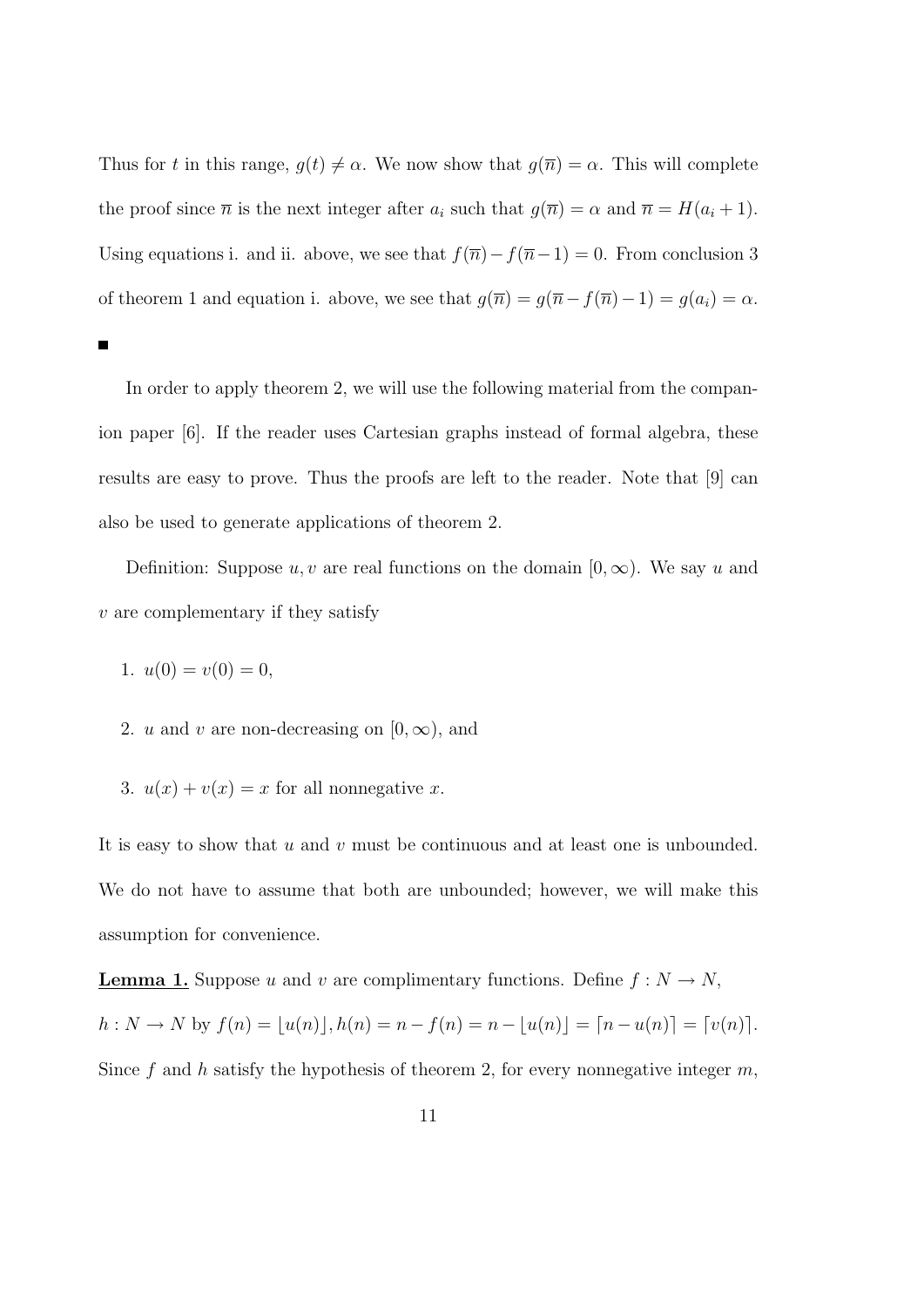$F(m)$  and  $H(m)$  are defined by theorem 2. For any nonnegative integer m, define  $u^{-1}(m)$  to be the smallest nonnegative real number that satisfies  $u(u^{-1}(m)) = m$ and  $v^{-1}(m)$  to be the largest nonnegative real number satisfying  $v(v^{-1}(m) = m$ . Then  $F(m) = \lfloor u^{-1}(m) \rfloor$ , and  $H(0) = 0$ ,  $H(m+1) = \lfloor v^{-1}(m) + 1 \rfloor$ .

The reader can easily see that the two sequences  $F(m)$ ,  $m = 1, 2, 3, \ldots$ , and  $H(m + 1), m = 0, 1, 2, 3, \dots$  together partition the set of positive integers and also that the members of each of the two sequences are distinct. In [6] we prove a much more powerful version of this result, which is our generalization of Beatty's theorem. (See appendix for a discussion of Beatty's theorem.)

Application 1 Define  $u, v$  on  $[0, \infty)$  as follows:

$$
u(x) = \begin{cases} x & \text{if } 0 \le x \le 1 \\ \sqrt{x} & \text{if } x > 1 \end{cases}
$$

and

$$
v(x) = \begin{cases} 0 & \text{if } 0 \le x \le 1 \\ x - \sqrt{x} & \text{if } x > 1 \end{cases}
$$

Define the move function  $f(n) = \vert$ √  $\overline{n}|, n = 0, 1, 2, \dots$  Then  $h(n) = \lceil n - \frac{1}{n} \rceil$ √  $\overline{n}$ ,  $n =$  $0, 1, 2, \ldots$  We invite the reader to go through the technicalities of lemma 1. Now  $u^{-1} = n^2, n = 0, 1, 2, \dots$ , and  $v^{-1}(n) = \frac{2n+1+\sqrt{4n+1}}{2}$  $\frac{-\sqrt{4n+1}}{2}, n = 0, 1, 2, \ldots$ . Let a be any nonnegative integer and  $0 \le a_1 < a_2 \dots$  be all nonnegative integers whose Nim values are a. Then  $a_1, a_2, \ldots$  is generated recursively as follows:  $a_1 = F(a) = [u^{-1}(a)] =$  $a^2$ , and for all  $i = 2, 3, \ldots, a_i = H(a_{i-1} + 1) = \lfloor v^{-1}(a_{i-1}) + 1 \rfloor = \left\lfloor \frac{2a_{i-1} + 3 + \sqrt{4a_{i-1} + 1}}{2} \right\rfloor$ 2  $\vert$ .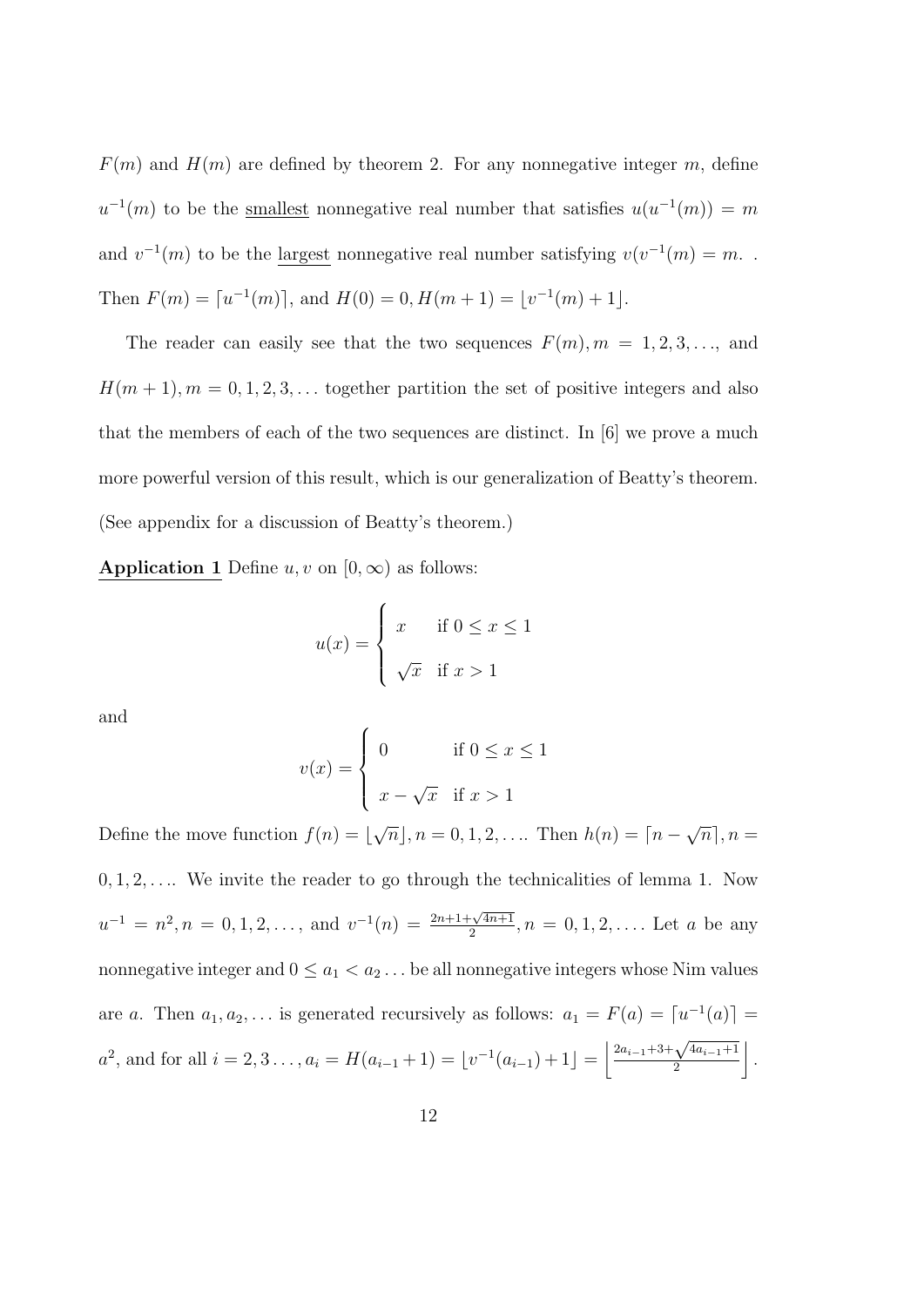The reader can supply the proof for the next application.

Application 2 Consider the game  $(n, f)$  where  $f(n) = \lfloor n - \frac{f(n)}{n} \rfloor$ √  $\overline{n}$ ],  $n = 0, 1, 2, \ldots$ . Let a be any nonnegative integer and  $0 \le a_1 < a_2 \dots$  be all the nonnegative integers whose Nim value is a. Then  $a_1, a_2, \ldots$  is generated recursively as follows. If  $a =$ 0, then  $a_1 = 0$ , and for all  $i = 2, 3, ..., a_i = a_{i-1}^2 + 1$ . If  $a \neq 0$ , then  $a_1 =$  $\int 2a_{i-1} + 1 + \sqrt{4a_{i-1}+1}$ 2 , and for all  $i = 2, 3, \ldots, a_i = a_{i-1}^2 + 1$ . The reader can supply the complete analysis for the next applications.

Applications 3,4. Let  $f(n) = \lceil$ √  $\overline{n}|$  and  $f(n) = \overline{n -$ √  $\overline{n}$ ]

Applications 5,6. Let  $f(n) = \lfloor rn \rfloor$  and  $f(n) = \lceil rn \rceil, 0 < r < 1$ . The reader should note that the special case  $r = 1/2$  is very interesting.

Applications 7,8. Let  $f(n) = |3n^{2/3} - 3n^{1/3}|$  and  $f(n) = |3n^{2/3} - 3n^{1/3}|$ .

Appendix In 1926 Sam Beatty made the following discovery, which he posed as a problem in [1]. If a is a positive irrational number, the sequences  $m(1 + a)$ ,  $m =$  $1, 2, \ldots$  and  $n(1 + a^{-1}), n = 1, 2, \ldots$  together contain exactly one number from each of the intervals  $(k, k + 1)$ ,  $k = 1, 2, 3, \ldots$  The reader can use lemma 1 to prove this by defining  $u(x) = \frac{x}{1+a}$  and  $v(x) = \frac{ax}{1+a}$ . The problem was solved by Ostrowski and Aitken[10] and generalized to a larger class of sequences by Lambek and Moser[9]. It appears that the Lambek and Moser approach is the inverse of our approach. Our approach arose from studying the Nim (ie, Sprague-Grundy) values of games, while it is quite possible the Lambek and Moser were not aware of connection with combinatorial games. In [4], Fraenkel used Beatty's theorem to study a generalized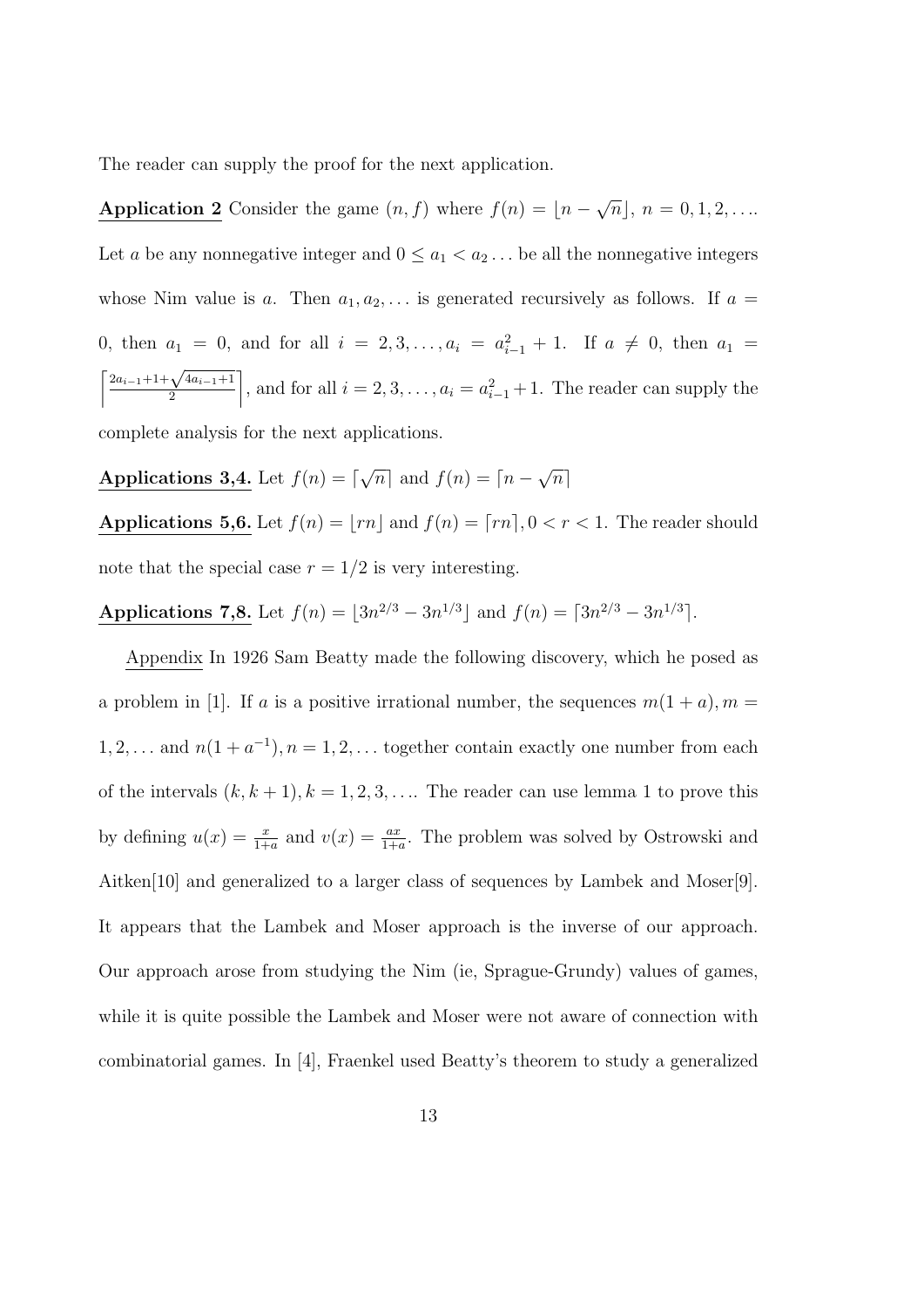Wythoff's game. He did not use Wythoff's game to derive Beatty's theorem as we have done here with our game.